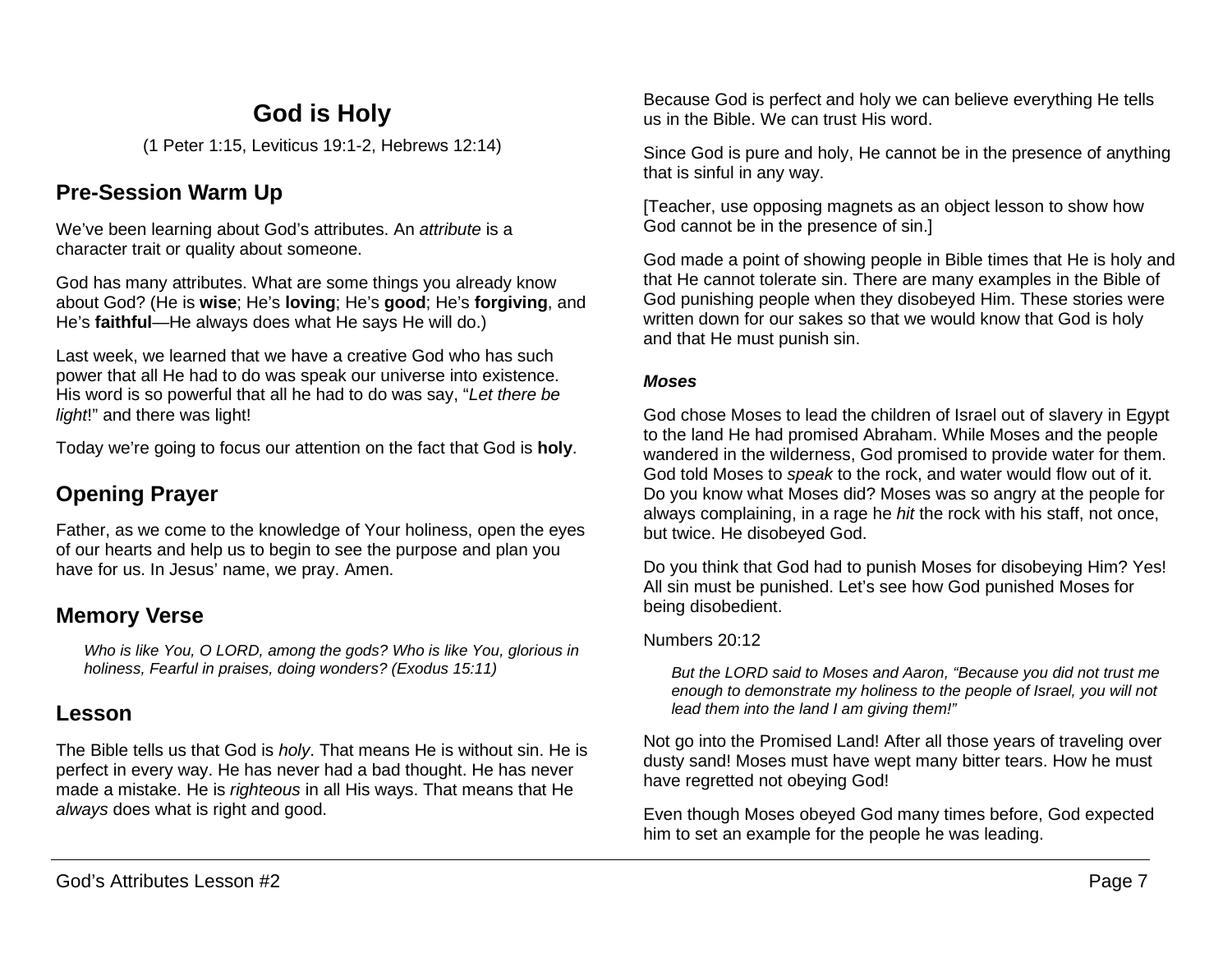God expects us to set a good example to others, too. When you do naughty things that brings disgrace to God's name. You are not being a good example to others. God wants you to lead others to Him.

Do you think that God loved Moses less for being disobedient? God still loved Moses even though he had sinned against Him. God loved him with a Father's love; just like He loves you.

There is always forgiveness with God. If you do anything that displeases God, all you need to do is go to Him in prayer and ask Him to forgive you. Then you must stop doing those things that are not God pleasing.

You have to understand, that even though God forgives you for your sin, sin must be punished. There are consequences to your sin. Some sins have bigger and longer lasting consequences. For Moses, he was never allowed to go into the Promised Land.

Do you think that was fair of God? [Teacher, let the children discuss.] God is holy and does not tolerate sin.

[Teacher, depending on the age of your students and the amount of time you have to teach, you may want to skip the examples of David and Solomon and proceed to the example of Jonah. Because David's sin involved adultery and murder, use wisdom in presenting it.]

## *David*

The Bible says, that David was the apple of God's eye. As a shepherd boy, he wrote many of our wonderful psalms – songs of praise and worship to God. When he grew up, he was a great king, thousands of people admired him. Yet David sinned, too.

One time he desired to sleep with another man's wife. So, he sent the woman's husband to the front line of a battle where he would be killed, then he married the woman. This was both murder and adultery. Two of God's Ten Commandments prohibit both of these sins! And,

because David sinned, God told him there would always be trouble in his family. And, indeed, there was!

But, David was a good king and he lived a long life. The Bible refers to David as "*a man after God's own heart*" because he was deeply sorry for his sins and asked God to forgive him. Then, before he passed away he appointed is son, Solomon, to become the next king.

#### *Solomon*

When Solomon came into power, he asked God for wisdom to rule the people well. God was so pleased with Solomon's request for wisdom that He gave him riches, power, and a long life, too.

God honored King Solomon; he had everything a person could want. He was famous for his great wealth and he was the wisest man who ever lived. He had it all! But, sadly, King Solomon had one major weakness which led him away from God.

King Solomon had a weakness for women. He had seven hundred wives and three hundred concubines. Many of these women were from nations where people worshiped idols—wooden or stone statues of false gods. The Lord had clearly instructed the children of Israel not to marry anyone from those nations because He knew that if a man married a foreign woman—one that worshiped false gods—he would be tempted to start worshiping her gods. Yet Solomon did it anyway.

Solomon's first wife was an Egyptian princess and Solomon allowed her to keep her idols. And then he married again and again and again!

#### 1 Kings 11:1-2

*Now King Solomon loved many foreign women. Besides Pharaoh's daughter, he married women from Moab, Ammon, Edom, Sidon, and from among the Hittites. (2) The LORD had clearly instructed the people of Israel, "You must not marry them, because they will turn your hearts to their gods." Yet Solomon insisted on loving them anyway.*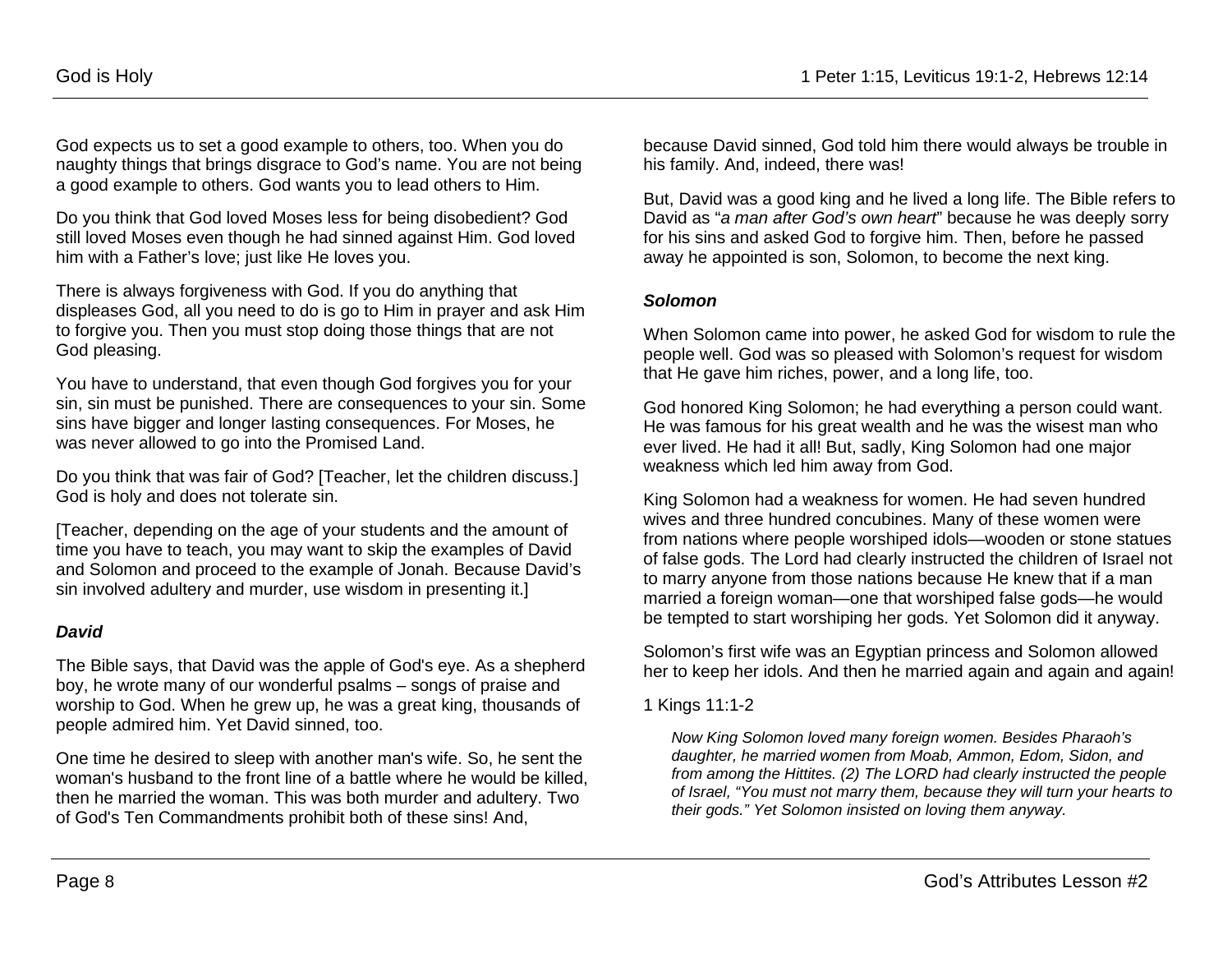All these foreign wives brought their own idols of false gods with them from their countries! Soon there were lots and lots of false gods being worshiped in Solomon's kingdom! He even built some temples for his foreign wives to use for worshiping their false gods.

And, sure enough, these women encouraged Solomon to worship along with them and he turned his heart away from the true and living God. Solomon started to listen to his wives! He began to think that maybe, just maybe, these idols really had some power of their own! Pretty soon, Solomon himself was praying to the false gods that his wives worshiped.

Solomon did what was clearly wrong and refused to follow the Lord as his father David did. God was very angry with Solomon about this. Even though God appeared to him twice to warn him specifically against worshiping others gods, Solomon didn't listen and now he was no longer interested in the Lord God of Israel.

### 1 Kings 11:11

*So now the LORD said to him, "Since you have not kept my covenant and have disobeyed my decrees, I will surely tear the kingdom away from you and give it to one of your servants."*

How sad! How could a king so blessed by God fail to obey the One who had lavished such love on him?

## *Jonah*

Who knows about the prophet Jonah? How did he end up in the belly of a big fish?

God commanded him to warn the people of Nineveh that their city would be destroyed because of their great wickedness.

Jonah 1:1-2

*The LORD gave this message to Jonah son of Amittai: (2) "Get up and go to the great city of Nineveh. Announce my judgment against it because I have seen how wicked its people are."*

The sin of the people of Nineveh was very great. God loved them and wanted to warn these people that they would be destroyed unless they chose to believe Him.

God wanted His prophet to warn the people of Nineveh that unless they chose to believe God, they would be destroyed because of their wickedness.

#### Jonah 1:3

*But Jonah got up and went in the opposite direction to get away from the*  LORD. He went down to the port of Joppa, where he found a ship leaving *for Tarshish. He bought a ticket and went on board, hoping to escape from the LORD by sailing to Tarshish.*

Jonah did not like the people of Nineveh because they were so evil so he ran away from God. Here he was, one of God's prophets. He loved God; that is, he *thought* he loved God. But when he heard what God wanted him to do, he refused to obey.

Jonah, a great prophet of God, disobeyed and did not do what God told him to do. God punished Jonah by letting him be swallowed by the big fish. For three days and nights, Jonah was in the fish's belly.

In God's eyes, sin is always sin—no matter who sins. Great leaders sin. Kings and prophets sin. You and I sin. God hates all sin because He is holy.

The prophet Isaiah understood this and when he saw God in a vision, he was afraid.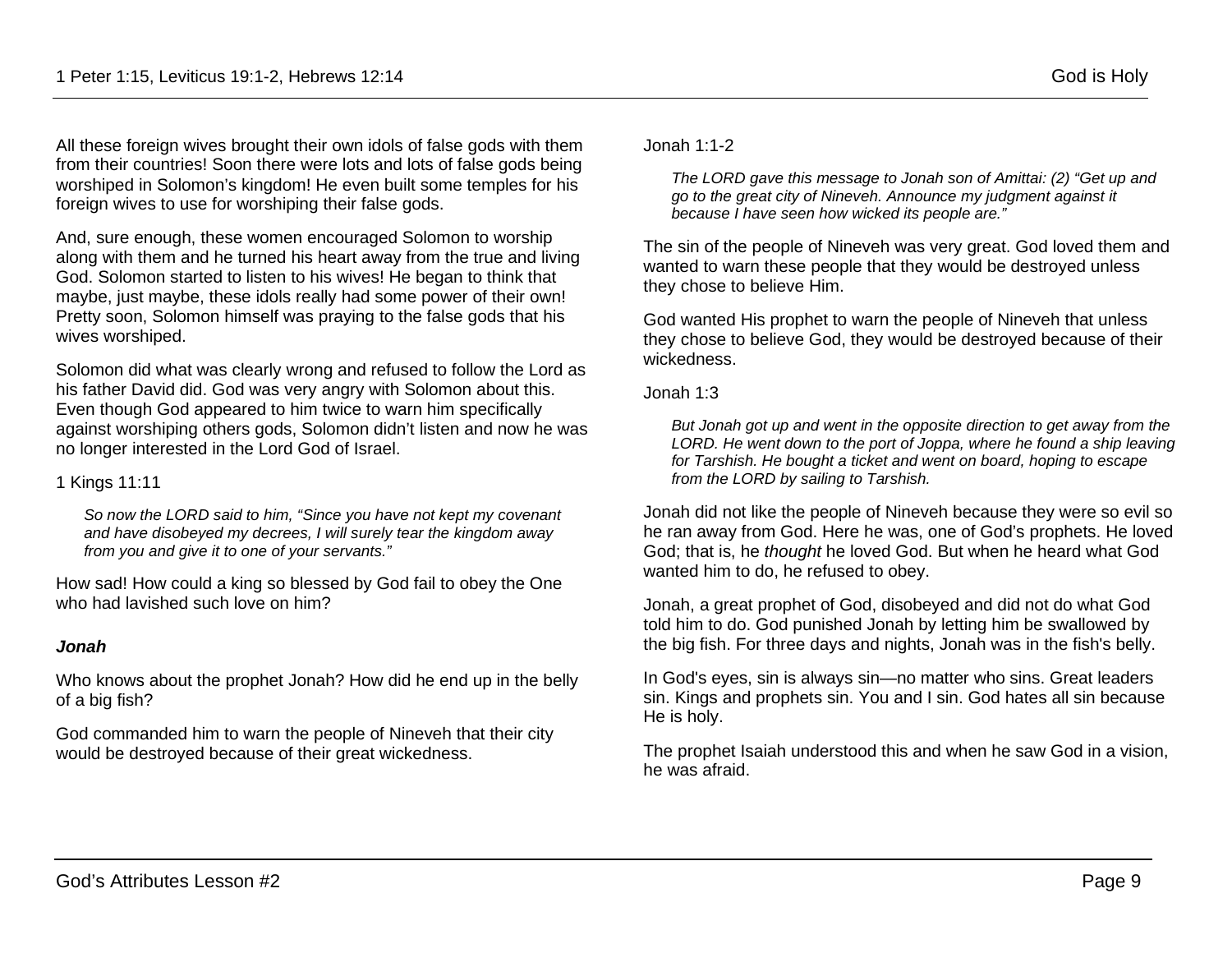#### Isaiah 6:1-5

*It was in the year King Uzziah died that I saw the Lord. He was sitting on a lofty throne, and the train of his robe filled the Temple. (2) Attending him were mighty seraphim, each having six wings. With two wings they covered their faces, with two they covered their feet, and with two they flew. (3) They were calling out to each other, "Holy, holy, holy is the LORD of Heaven's Armies! The whole earth is filled with his glory!" (4) Their voices shook the Temple to its foundations, and the entire building was filled with smoke. (5) Then I said, "It's all over! I am doomed, for I am a sinful man. I have filthy lips, and I live among a people with filthy lips. Yet I have seen the King, the LORD of Heaven's Armies."*

When Isaiah saw how holy God is, he knew that he was sinful. He fell on his face and cried out to the Lord. That's exactly what God wants us to do – to realize that we are sinners in need of His grace.

God wants us to be holy.

Leviticus 19:1-2

*The LORD also said to Moses, (2) "Give the following instructions to the entire community of Israel. You must be holy because I, the LORD your God, am holy.*

The word *holy* actually means *to be separate from evil*. God wants us to separate ourselves from evil.

Hebrews 12:14

*Work at living in peace with everyone, and work at living a holy life, for those who are not holy will not see the Lord.*

#### *Are your words holy?*

Do you think it matters what you say? Do you tell coarse jokes? Do you use bad words? Do you use the name of our Lord in vain? It is important to be careful about the words that come out of your mouth.

Our words are like windows into our souls; they show what's really in our hearts. They show others what kind of person we really are.

#### *Is your reading holy?*

Many comic books and magazines make crime and immoral living look glamorous.

#### *Is what you listen to holy?*

The words of many of today's popular songs refer to sexual immorality. It's easy to get carried away by the music and the heavy beat. But Satan can use music to pull your heart away from God.

#### *Is what you watch holy?*

Your understanding of right and wrong can easily be lowered by watching TV or by playing some of the most popular video games. Many shows have very crude comedy. And many shows make immoral living look acceptable. You also have to guard yourself against materialism. You can begin to be greedy for the things you see advertised on TV.

You must keep your heart and mind pure before the Lord. Did you know that sin takes birth in your mind? First you have a bad thought, then you act on it somehow. Either you think, or say, or do something that is ungodly.

One way to keep those bad thoughts from coming into your mind in the first place is by guarding what your eyes look at and what your ears hear. That's the only way to keep your heart pure and clean.

God created us to have fellowship with Him. But human beings are prone toward sin. [Show the opposing magnets again.]

God loves us so much that He made a way for us to come into His presence. He came and took the punishment that you and I deserve (2 Corinthians 5:21).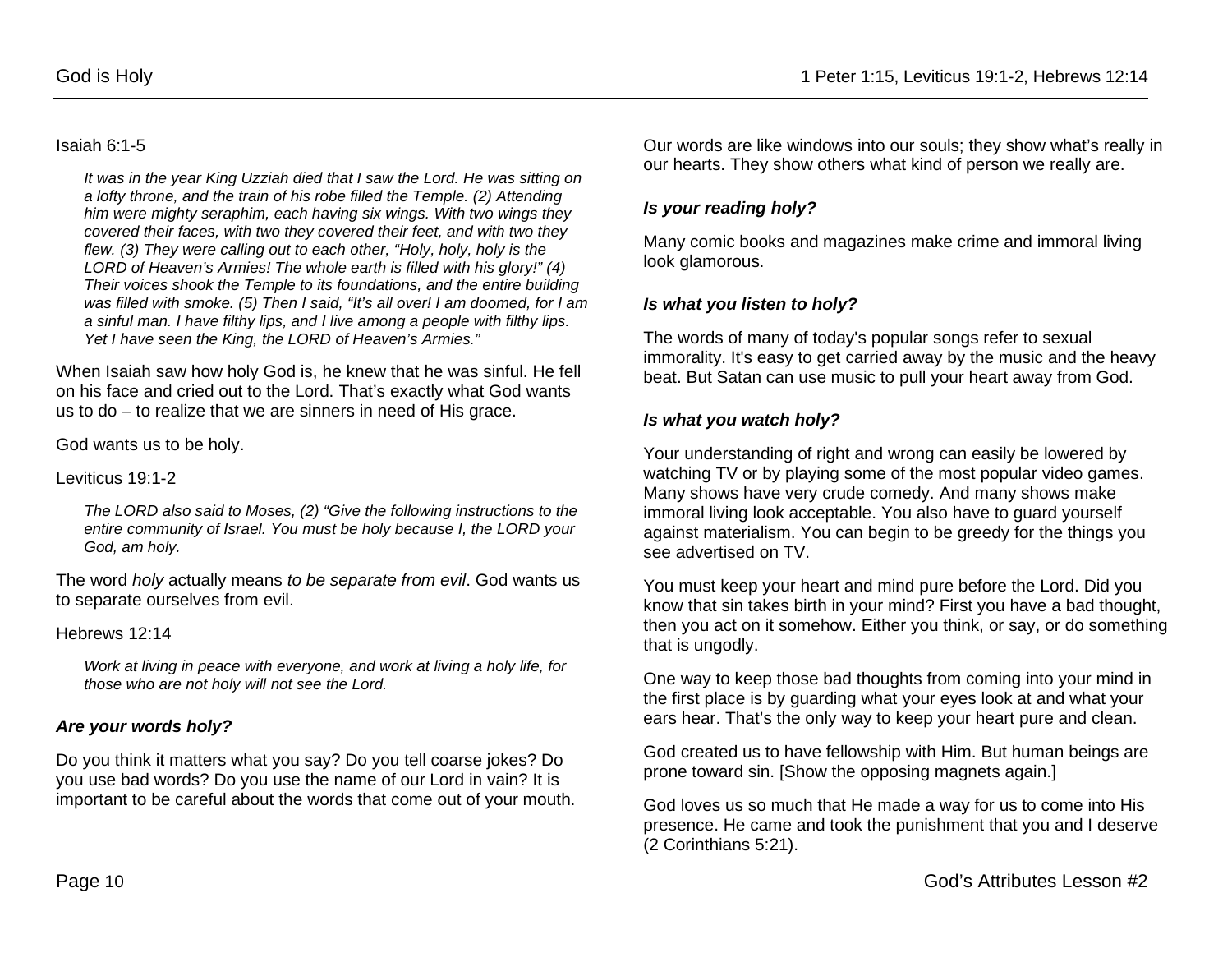Sin must be punished (Romans 6:23). But thank God, He had a plan.

To receive forgiveness from God, you must believe that Jesus died on the cross and rose from the dead so that your sin can be forgiven. When you do that, God says you are clean and pure in His sight because He sees you as "in Christ."

It's like taking a piece of paper all covered with marks and placing it inside your Bible. Now all you can see is your Bible. You can't see the dirty piece of paper. In the same way, God can only see Jesus because you are "in Christ" – you believe that what Jesus did on the cross satisfied God's need to punish all sin.

Now, just because you are forgiven, that is, saved from eternal punishment from sin, does not mean that you can just live your life any way you want.

God is holy. He is set apart from sin. God wants you and I to be set apart from sin, too, so that we can show others what God is like.

When you become a child of God, others should see that you are Godly.

When people meet you, do they know you are a child of God?

## **Closing Prayer**

Father, we want to be holy as you are holy. We want to be set apart from the evil things in this world. Help us to guard our eyes from seeing immoral and evil things; help us to guard our ears from hearing ungodly things. When people see us we want them to see that we resemble our Heavenly Father's family. In Jesus' name. Amen.

## **Learning Activities**

### **Craft Corner**

Make a plaque with the Memory Verse.

### **Game Center**

#### *Name that Attribute*

Have the children form a circle. Each child must say one of God's attributes in a strong voice. The next child in line has to tell everyone a new attribute plus the attributes that have been said so far. So, the last child has to remember all the attributes.

Or, use the following review questions in a time of discussion or a game of your choice:

- 1. What is an *attribute*? (A character trait or quality about someone.)
- 2. Name three of God's attributes. (Creative, eternal, everywhere, allpowerful, love, faithful, unchangeable, holy.)
- 3. What does it mean to say that God is *holy*? (He is without sin.)
- 4. What does the word *holy* mean? (Set apart from sin.)
- 5. What must God do about sin? And why? (He must punish sin because He is holy and perfect; He cannot tolerate sin.)
- 6. What sinful thing did Moses do? (He hit the rock with his staff instead of speaking to it, like God had told him to do.)
- 7. How did God punish Moses' sin? (God didn't allow Moses to enter the Promised Land.)